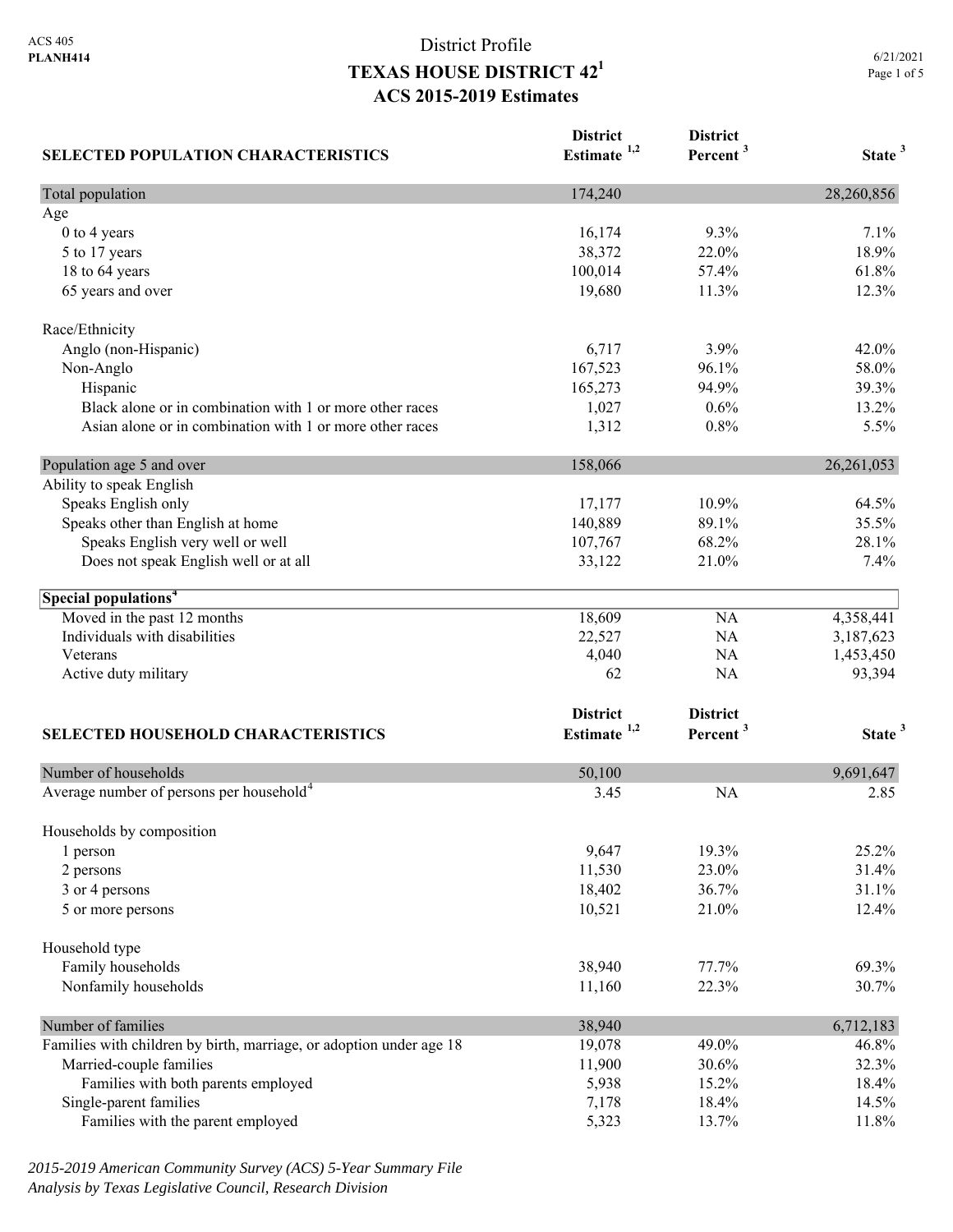| <b>SELECTED EDUCATION CHARACTERISTICS</b>                                | <b>District</b><br>Estimate <sup>1,2</sup> | <b>District</b><br>Percent <sup>3</sup> | State <sup>3</sup> |
|--------------------------------------------------------------------------|--------------------------------------------|-----------------------------------------|--------------------|
| Population age 3 and over enrolled in school                             | 53,853                                     |                                         | 7,681,758          |
| School status                                                            |                                            |                                         |                    |
| In preschool (public and private)                                        | 3,292                                      | 6.1%                                    | 6.0%               |
| In kindergarten, elementary, middle, or high school (public and private) | 40,071                                     | 74.4%                                   | 69.8%              |
| In preschool through 12th grade (public only)                            | 40,167                                     | 74.6%                                   | 68.8%              |
| In college, graduate, or professional school                             | 10,490                                     | 19.5%                                   | 24.3%              |
| Population age 25 and over                                               | 99,969                                     |                                         | 18, 131, 554       |
| <b>Educational</b> attainment                                            |                                            |                                         |                    |
| Bachelor's degree or higher                                              | 20,113                                     | 20.1%                                   | 29.9%              |
| Less than high school graduate                                           | 32,177                                     | 32.2%                                   | 16.3%              |
|                                                                          | <b>District</b>                            | <b>District</b>                         |                    |
| <b>SELECTED LABOR CHARACTERISTICS</b>                                    | Estimate $1,2$                             | Percent <sup>3</sup>                    | State <sup>3</sup> |
| Civilian employed population age 16 and over                             | 71,054                                     |                                         | 13,253,631         |
| Civilian employment sector                                               |                                            |                                         |                    |
| Private sector                                                           | 52,758                                     | 74.3%                                   | 80.1%              |
| Government sector                                                        | 12,173                                     | 17.1%                                   | 13.0%              |
| Self-employed                                                            | 6,000                                      | 8.4%                                    | 6.7%               |
| Industry for civilian employed population                                |                                            |                                         |                    |
| Agriculture, forestry, fishing, hunting, and mining                      | 1,593                                      | 2.2%                                    | 3.0%               |
| Construction                                                             | 4,330                                      | 6.1%                                    | 8.6%               |
| Manufacturing                                                            | 1,822                                      | 2.6%                                    | 8.5%               |
| Wholesale trade                                                          | 2,371                                      | 3.3%                                    | 2.9%               |
| Retail trade                                                             | 9,569                                      | 13.5%                                   | 11.4%              |
| Transportation and warehousing and utilities                             | 9,157                                      | 12.9%                                   | 5.9%               |
| Information                                                              | 690                                        | 1.0%                                    | 1.7%               |
| Finance and insurance, and real estate and rental and leasing            | 3,275                                      | 4.6%                                    | 6.7%               |
| Professional, scientific, management, administrative, and waste mgmt.    | 5,451                                      | 7.7%                                    | 11.5%              |
| Educational services and health care and social assistance               | 17,598                                     | 24.8%                                   | 21.6%              |
| Arts, entertainment, recreation, accommodation, and food services        | 6,389                                      | 9.0%                                    | 9.2%               |
| Other services, except public administration                             | 3,872                                      | 5.4%                                    | 5.2%               |
| Public administration                                                    | 4,937                                      | 6.9%                                    | 4.0%               |
| Population age 16 to 64                                                  | 105,964                                    |                                         | 18,273,711         |
| Worked at all in the past 12 months                                      | 72,097                                     | 68.0%                                   | 75.4%              |
| Worked 50-52 weeks                                                       | 58,002                                     | 54.7%                                   | 59.0%              |
| Usually worked 35 or more hours per week                                 | 49,540                                     | 46.8%                                   | 52.2%              |
| Usually worked less than 35 hours per week                               | 8,462                                      | 8.0%                                    | 6.8%               |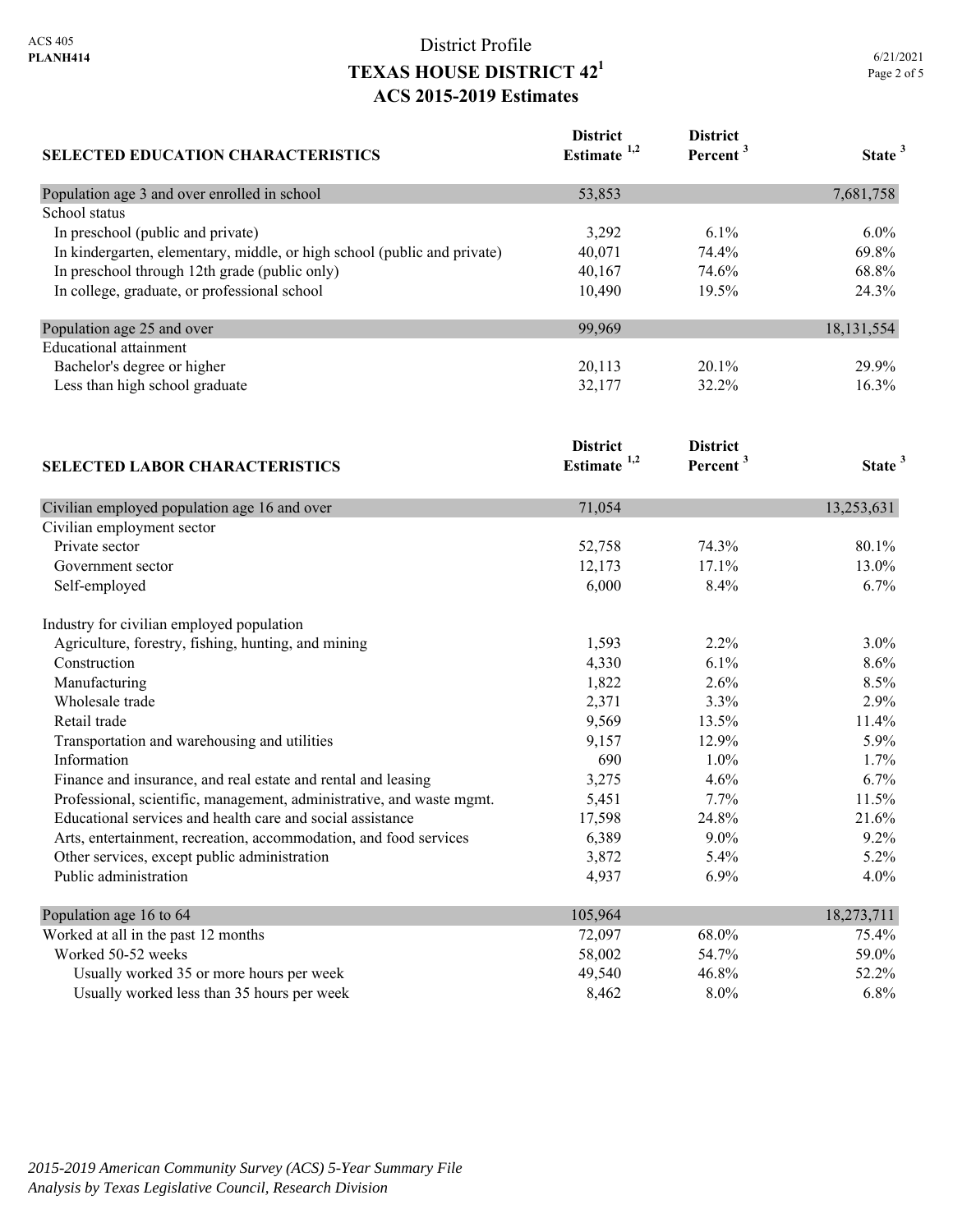| <b>SELECTED LABOR CHARACTERISTICS (continued)</b>               | <b>District</b><br>Estimate <sup>1,2</sup> | <b>District</b><br>Percent <sup>3</sup> | State <sup>3</sup> |
|-----------------------------------------------------------------|--------------------------------------------|-----------------------------------------|--------------------|
| Workers age 16 and over                                         | 70,177                                     |                                         | 13,115,511         |
| Means of transportation to work                                 |                                            |                                         |                    |
| Public transportation                                           | 1,011                                      | 1.4%                                    | 1.4%               |
| Private vehicle                                                 | 64,941                                     | 92.5%                                   | 90.5%              |
| Walk / bicycle / motorcycle                                     | 1,155                                      | 1.6%                                    | 1.9%               |
| Taxi / other means                                              | 1,076                                      | 1.5%                                    | 1.2%               |
| Worked at home                                                  | 1,994                                      | 2.8%                                    | 5.0%               |
| Travel time to work <sup>5</sup>                                |                                            |                                         |                    |
| Less than 15 minutes                                            | 21,835                                     | 31.1%                                   | 23.6%              |
| 15 minutes to 29 minutes                                        | 32,949                                     | 47.0%                                   | 34.2%              |
| 30 minutes to 44 minutes                                        | 8,819                                      | 12.6%                                   | 20.8%              |
| 45 minutes to 59 minutes                                        | 2,442                                      | 3.5%                                    | 8.3%               |
| 60 minutes or more                                              | 2,138                                      | 3.0%                                    | 8.1%               |
|                                                                 | <b>District</b>                            | <b>District</b>                         |                    |
| <b>SELECTED INCOME CHARACTERISTICS</b>                          | Estimate <sup>1,2</sup>                    | Percent <sup>3</sup>                    | State <sup>3</sup> |
| Persons in poverty <sup>6</sup>                                 | 48,785                                     | 28.3%                                   | 14.7%              |
| Per capita income <sup>4</sup>                                  | \$19,573                                   | NA                                      | \$31,277           |
| Number of households                                            | 50,100                                     |                                         | 9,691,647          |
| Annual household income                                         |                                            |                                         |                    |
| Less than $$10,000$                                             | 5,745                                      | 11.5%                                   | 6.1%               |
| \$10,000 to \$24,999                                            | 9,889                                      | 19.7%                                   | 12.9%              |
| \$25,000 to \$49,999                                            | 11,896                                     | 23.7%                                   | 21.8%              |
| \$50,000 to \$99,999                                            | 12,276                                     | 24.5%                                   | 30.1%              |
| \$100,000 to \$199,999                                          | 8,338                                      | 16.6%                                   | 21.7%              |
| \$200,000 and over                                              | 1,956                                      | 3.9%                                    | 7.4%               |
| Households with social security income                          | 14,004                                     | 28.0%                                   | 25.6%              |
| Households with supplemental security income (SSI)              | 3,477                                      | 6.9%                                    | 4.7%               |
| Households with public assistance income <sup>7</sup>           | 604                                        | 1.2%                                    | 1.4%               |
| Households that received food stamps/SNAP in the past 12 months | 13,096                                     | 26.1%                                   | 11.8%              |
| Number of families living in poverty                            | 9,465                                      |                                         | 759,269            |
| With related children under age 18                              | 7,520                                      | 79.5%                                   | 77.1%              |
| Married couple families                                         | 2,940                                      | 31.1%                                   | 26.2%              |
| Single-parent families                                          | 4,580                                      | 48.4%                                   | 50.9%              |
| Female head of household                                        | 3,805                                      | 40.2%                                   | 44.4%              |
| Male head of household                                          | 775                                        | 8.2%                                    | 6.4%               |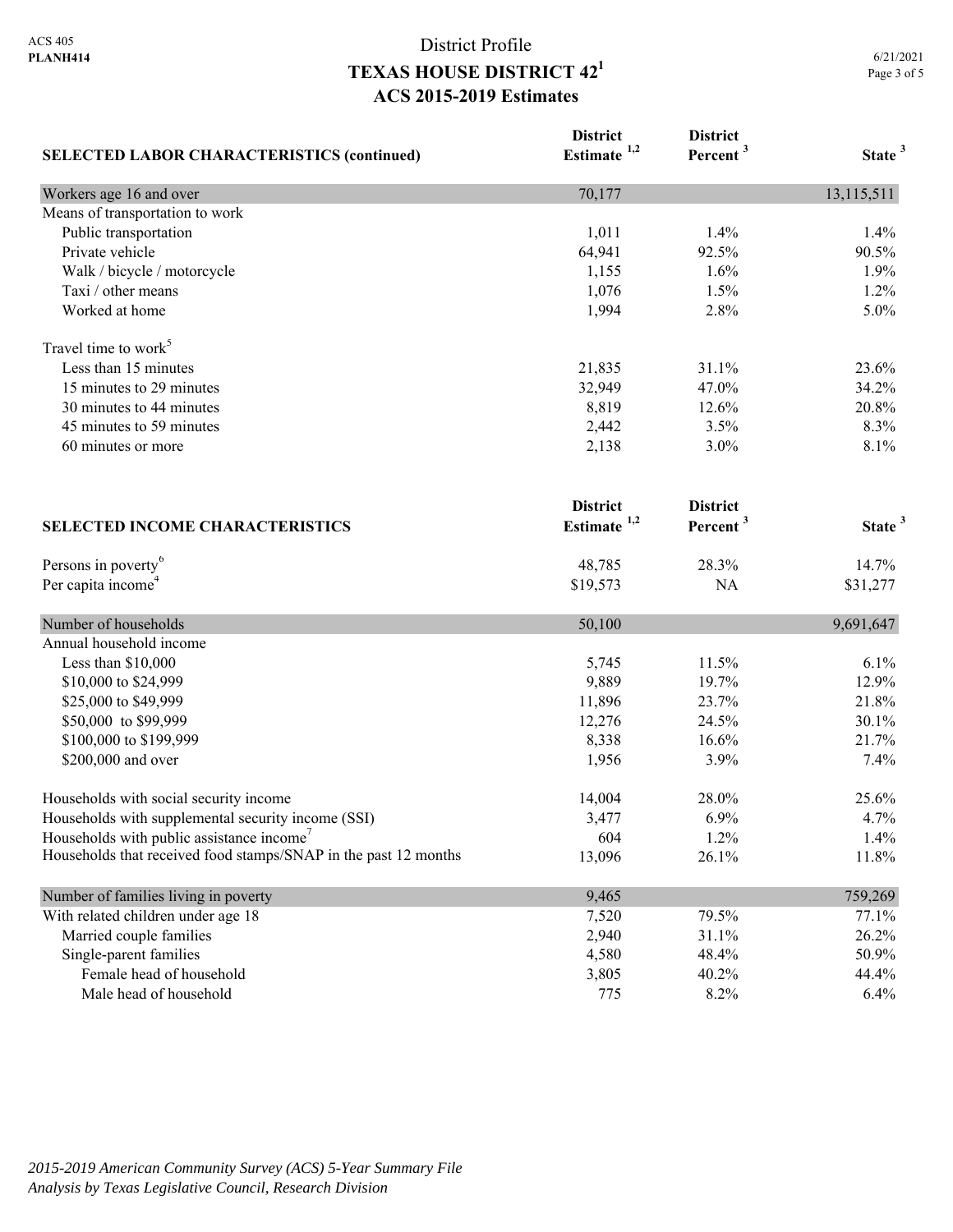**SELECTED HOUSING CHARACTERISTICS District Estimate 1,2 District Percent <sup>3</sup> State <sup>3</sup>** Number of housing units 10,937,026 10,937,026 Age of housing Built in 2010 or later 10.4% 10.4% 10.4% 10.4% 10.4% 10.4% 10.4% 10.4% 10.4% 10.4% Built between 2000 and 2009 10,181 18.3% 19.3% 19.3% 19.3% Built between 1990 and 1999 11,179 20.1% 15.2% Built between 1970 and 1989 16,570 29.9% 31.4% Built before 1970 23.7% 23.7% 23.7% Occupancy status Owner-occupied 28,271 50.9% 54.9% 54.9% Renter-occupied 21,829 39.3% 33.7% Vacant 5,408 9.7% 11.4% Median gross rent (contract rent plus estimated utility and fuel cost)<sup>4</sup> \$818 NA \$1,045 Median value of owner-occupied housing units<sup>4</sup> \$134,700 NA \$172,500 Number of owner-occupied housing units 28,271 6,004,802 Value of owner-occupied housing Less than \$50,000 2,525 8.9% 8.9% \$50,000 to \$99,999 7,334 25.9% 16.5% \$100,000 to \$199,999 10,796 38.2% 32.2% 32.2% \$200,000 to \$499,999 6,922 24.5% 34.8% \$500,000 and above 694 2.5% 7.6% 7.6% Selected monthly owner costs as a percentage of household income<sup>8</sup> 35 percent or more 15.3% 19.8% 15.3% 20 to 34.9 percent 24.9% 24.9% 24.9% 26.471 22.9% 24.9% Less than 20 percent 15,756 55.7% 59.0% Vehicles available in owner-occupied housing units No vehicle  $1,121$   $4.0\%$   $2.1\%$  One or more vehicles 27,150 96.0% 97.9% Number of renter-occupied housing units 21,829 3,686,845 Gross rent<sup>9</sup> Less than \$500 2,515 11.5% 6.2%  $$500 \text{ to } $749$   $$3.4\%$   $$5,466$   $$25.0\%$   $$13.4\%$  $\frac{$7,138}{24.2\%}$  24.2% \$1,000 to \$1,249 3,118 14.3% 20.7% \$1,250 and above 30.5% 30.5% 30.5% Gross rent as a percentage of household income<sup>8</sup> 35 percent or more 35.9% 35.9% 35.9% 20 to 34.9 percent 32.1% 32.1% Less than 20 percent 24.9% 24.9% 24.9% 24.9% 26.000 26.000 26.000 26.000 26.000 26.000 26.000 26.000 26.000 26 Vehicles available in renter-occupied housing units No vehicle 2,694 12.3% 10.5% One or more vehicles 89.5% 89.5%